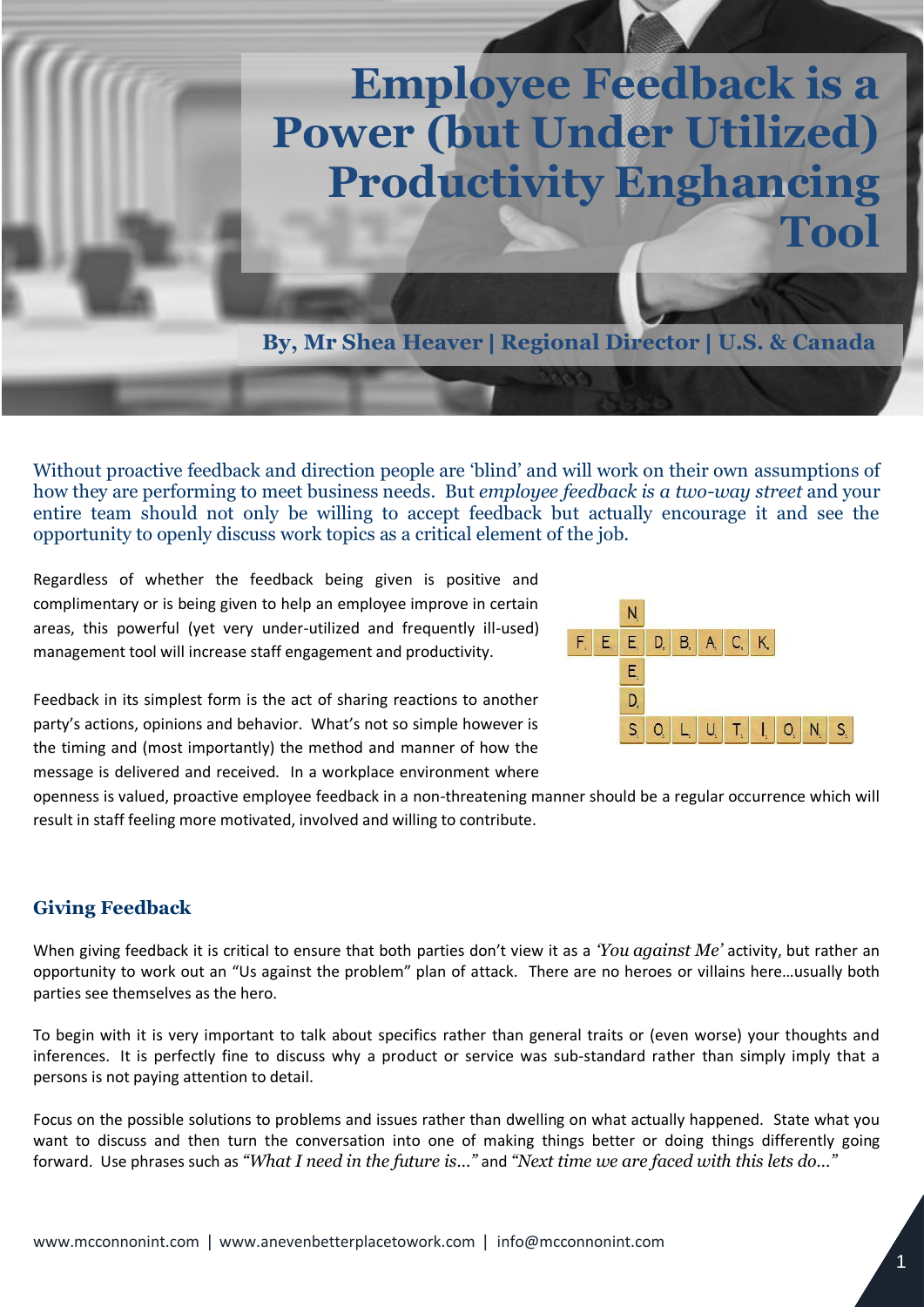While we are on the topic of phrases, it is important to choose your words carefully and communicate in a certain manner. Phrases like *"You should…"* or *"Why don't you…"* will generally be perceived as you finding fault and blaming that person. A much better approach is to simply state your needs from that person such as "I need this report each week by..." or "I'm concerned that we are not hitting our quota so we will change and do..."

It is very important that you invite feedback from the other party. In our article "Bending the 'Golden Rule' to Improve Working Relationships", we discussed how unique we all are and that we should not assume we know what another person's needs are. Never be afraid to ask someone what you can do to help them, what they need to get better or their own ideas for improvement to current practices, equipment, etc… It is perfectly OK to simply ask "*What needs to happen to make what we have discussed today become a reality*".

Most importantly when giving feedback…talk to the person and not about them.

## **Receiving Feedback**

The first thing to remember when receiving feedback from another (whether it is your boss, subordinate or peer) is to recognize that by coming to you they are investing in your workplace relationship. Regardless of the underlying message, they want to help you and the rest of your team/organization be successful.

They have come to you because they have their perception on how something has transpired so don't dismiss this. You may not agree with the perception they have formed but don't argue it and instead focus on trying to find out what has led them to this perception.

You need to hear and understand the needs (and frustrations) of the person giving the feedback. Once you have done this you should acknowledge what they have said. This does not mean you agree with their point of view but it lets them know that their viewpoint has been heard. Phrases such as *"I appreciate what you have said so let's talk in detail"* or *"So what you are saying is…"* lets them know you are intent on this being a mutually beneficial activity. [Managing](http://www.satisfactionatwork.com/employee-difference-management.html)  [employee differences](http://www.satisfactionatwork.com/employee-difference-management.html) is critical to a healthy workplace.

Avoid trying to deny any actions or defend/justify any outcomes that the person is trying to bring up. This gives the perception that you are not receptive to the feedback. If you can speak to specifics about the problem or issue under discussion it will become clear to the other party where the root cause of any problem lies and you can both work towards a solution.

Note however that if the person giving feedback is talking in general terms it is perfectly ok to ask them to be more specific also.

Talk about your needs and how a solution that benefits both parties can be achieved. Tell the person what you need to be more successful and/or ask how you can work together to ensure both sets of needs will be met going forward. Stay solution focused and concentrate on the needs of the person giving the feedback and what you can bring to the table going forward to meet these needs.

Most important when receiving feedback is to remember that a good workplace relationship requires mutual understanding and acceptance, not agreement.